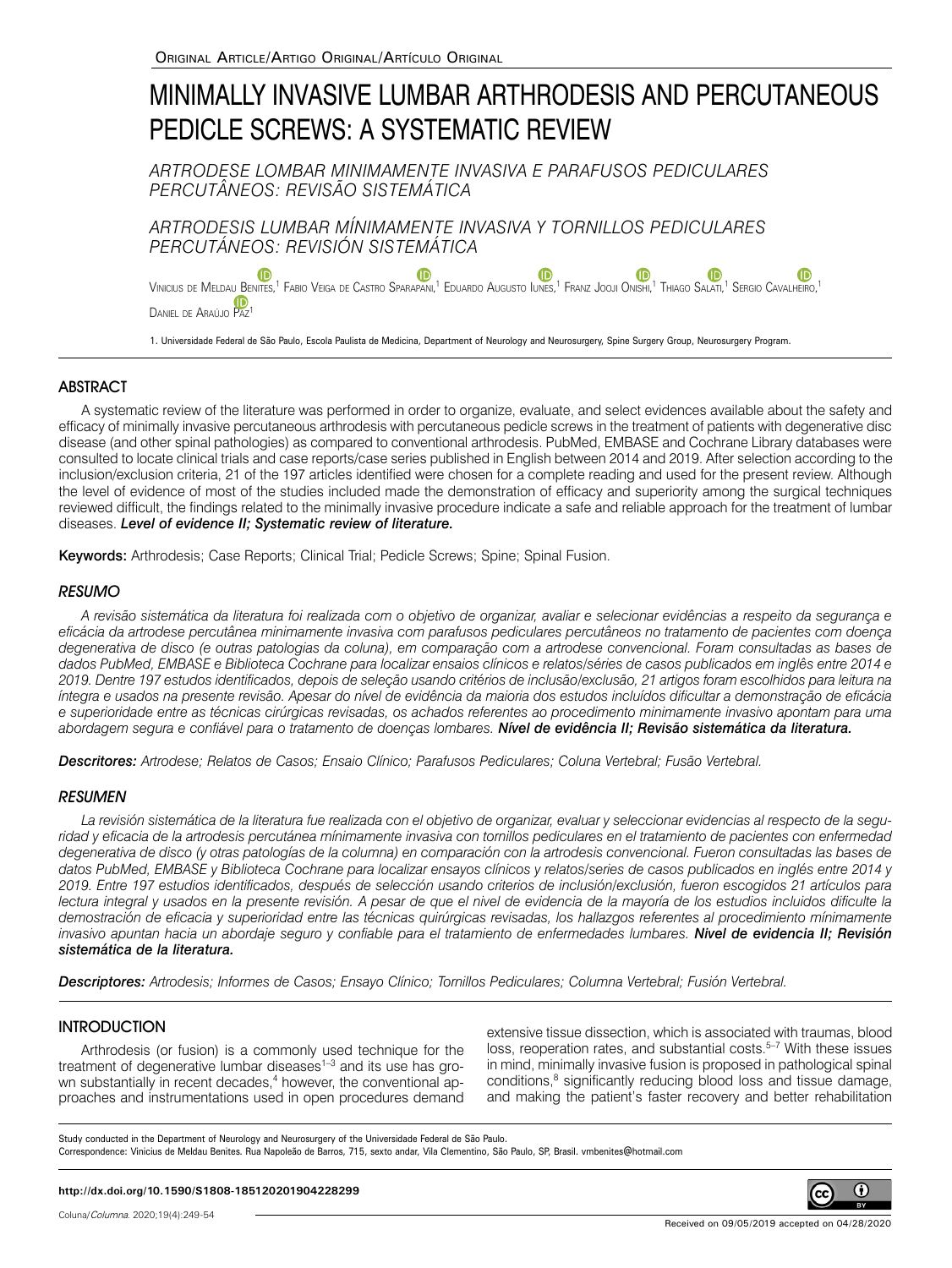possible.9–12 In minimally invasive lumbar arthrodesis surgeries, the placement of percutaneous pedicle screws provides fusion without extensive incisions, which reduces the probability of complications.<sup>13</sup> The objective of this systematic review was to investigate evidence related to the safety and efficacy of minimally invasive percutaneous arthrodesis with percutaneous pedicle screws in the treatment of patients with degenerative disc disease (and other pathological spinal conditions) as compared to conventional open arthrodesis.

### **METHODS**

This systematic review was conducted in accordance with the PRISMA statement<sup>14,15</sup> and was registered in the PROSPERO database as number CRD42019133252. The inclusion criteria were articles related to patients with degenerative disc disease and arthrosis or facet joint degeneration, degenerative scoliosis/adult scoliosis, spinal instability, a history of previous lumbar spine surgery, spinal canal stenosis, spinal fractures of traumatic, neoplastic, osteoporotic, infectious, and/or rheumatological origins treated with minimally invasive percutaneous arthrodesis with percutaneous pedicle screws or conventional open arthrodesis, written in English, including clinical trials and case series/reports. Incomplete texts were excluded. The PubMed, Cochrane Library, and EMBASE databases were used to locate articles published from 2014 to April 2, 2019. The title and abstract of each article were analyzed to eliminate duplicate articles and the full text of potentially relevant articles was retrieved for analysis. Subsequently, the texts were examined by two independent reviewers, who applied the Oxford Centre for Evidence-Based Medicine (OCEBM) scale<sup>16</sup> to all of the articles in order to classify them according to level of evidence. The following items (when available) were collected from each article: author(s); year of publication; study design; number of participants; mean age, sex, and diagnosis of the participants; intervention; control group; instrumentation; graft/implant used; surgical time (minutes); blood loss (ml); complications/adverse events; reoperation/revision; duration of follow-up (months); outcome measurements; Visual Analog Scale or VAS (pain); Oswestry Disability Index or ODI; and conclusions.

#### RESULTS

The initial search of the PubMed, Cochrane Library, and EMBASE



data bases using "intervertebral disc degeneration", "arthropathies", "spondylolysis", "scoliosis", "spinal stenosis"; "spinal fractures", "arthrodesis", "spinal fusion", "pedicular screws", and "minimally invasive surgical procedures", adapting the keywords to each of the databases and including synonyms, with filters for clinical trials or case reports/series, written in English, published between 2014 and 2019, identified 197 articles. After the elimination of duplicates, 162 articles remained. Two authors reviewed the titles and abstracts of the remaining works, selecting them according to the inclusion criteria. Only clinical trials and case reports/series related to minimally invasive percutaneous arthrodesis with percutaneous pedicle screws for the treatment of patients with degenerative disc disease (and other pathological spinal conditions) were included, resulting in 40 articles. Publications in languages other than English were also excluded in this step. The final step was to fully review each of the 40 eligible articles, comprising 2 prospective randomized controlled studies, 1 prospective non-randomized controlled study, and 18 case reports/series, resulting in a total of 21 articles for inclusion in the systematic review. (Figure 1)

A total of 230 participants/cases (129 who were submitted to minimally invasive procedures and101 to conventional open procedures) were included in this systematic review. Most of the results came from patients/participants diagnosed with stenosis (54.3%) or spondylolisthesis (14.8%). The results were expressed as mean values  $\pm$  standard deviations. The data collected from the 3 clinical trials and the 18 case reports/series are summarized in Table 1.

**Mean participant age:** The 3 clinical trials had similar mean participant ages, as shown in Table 1. Considering all the selected case reports/series together, the mean age of the 30 participants was  $52.2 \pm 22.2$  years.

**Diagnosis:** The most reported diagnosis was stenosis, found in the 3 clinical trials <sup>18,24,28</sup> and 3 case reports.<sup>17,20,37</sup> A total of 62 participants with stenosis were described in minimally invasive procedures and 63 in open procedures. The second most reported diagnosis was spondylolisthesis, present in 1 clinical trial<sup>28</sup> and in 4 case reports.17,20,27,34 A total of 19 participants with this pathology were described in minimally invasive procedures, while 15 were described in open procedures. Other diagnoses are described in Table 1.

Intervention: Five different fusion procedures were reviewed: 215 cases of lumbar fusion, 1 case of thoracic fusion, 9 cases of thoracolumbar fusion, 2 cases of thoracolumbosacral fusion, and 3 cases of lumbosacral fusion. Among them, 129 were performed by minimally invasive approach, while open procedures were applied in 101 cases. Lumbar fusion was the main technique used for the treatment of spondylolisthesis<sup>17,20,27,28,34</sup> and stenosis.<sup>17,18,20,24,28,37</sup>

Control: Only the three clinical trials had control groups. Kim et al. (2018)<sup>18</sup> had a conventional open posterior lumbar interbody fusion group (Cop-PLIF) as the control for Robot-PLIF. Kim et al. (2015),<sup>24</sup> also with an interventional group that underwent Rom-PLIF, had a Cop-PLIF group for comparison. In turn, Wang et al.,<sup>28</sup> who had minimally invasive transforaminal lumbar interbody fusion (MIS-TLIF) as the intervention, described open transforaminal lumbar interbody fusion (TLIF) as the control procedure.

Instrumentation: The use of pedicle screws was reported in all the studies included. It is important to mention that 11 studies17,19,21,22,28,30–32,34,35,37 refer to instrumentation with percutaneous pedicle screws and 1218,20,23,24,26–29,33,36–38 refer to pedicle screws. Some of them specify other types of instrumentation used in conjunction with the screws: cage (6 studies),  $20,21,28,35-37$  rod (1 study),  $32$ and percutaneous s2AI screws (1 study).<sup>33</sup> Tender et al.<sup>27</sup> reported the use of cage and plate in one of their cases and the use of plate only in another of the cases reported, however, these instruments were used without pedicle screws (which are mentioned only during the revision surgery).

Graft/Implant: Fifteen studies report the use of grafts or implants in the surgical procedures. Among these, only 2 describe the use of implants.23,34 The other 13 studies report the use of different types of grafts, as shown in Table 1.

Surgical time: Nine studies<sup>28,26–28,32,33,35,38</sup> reported surgical time.<br>**Surgical time**: Nine studies<sup>18,24,26–28,32,33,35,38</sup> reported surgical time.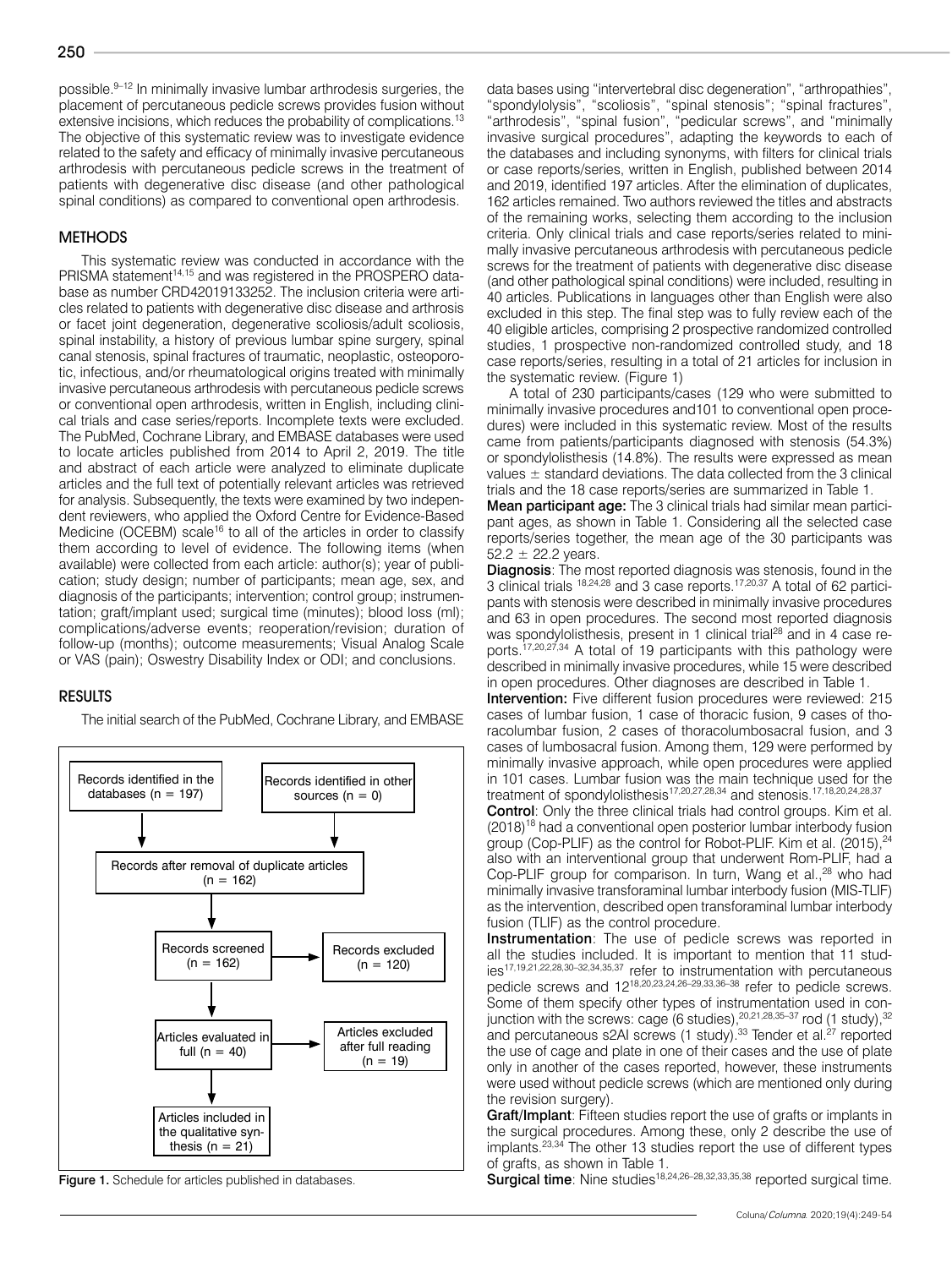|                |                                    |                      |                                   |                                                            |                                                                                                                                   |                                                                                    |                  |                                                 |                                                                     |                                                                                  |                                           |                                                                                | 251                       |
|----------------|------------------------------------|----------------------|-----------------------------------|------------------------------------------------------------|-----------------------------------------------------------------------------------------------------------------------------------|------------------------------------------------------------------------------------|------------------|-------------------------------------------------|---------------------------------------------------------------------|----------------------------------------------------------------------------------|-------------------------------------------|--------------------------------------------------------------------------------|---------------------------|
|                | Source                             | Level of<br>evidence | $#$ of<br>participants<br>and sex | Mean<br>age<br>(years)                                     | able 1. Summarization of the 21 articles selected for inclusion in the systematic review.<br><b>Diagnosis</b>                     | Intervention                                                                       | Control<br>Group | Instrumentation                                 | Graft/Implant                                                       | <b>Surgical</b><br><b>Time</b><br>(minutes)                                      | <b>Blood</b><br>loss<br>(m <sub>l</sub> ) | Adverse events                                                                 | Follow-<br>up<br>(months) |
| $\mathbf{1}$   | Chachan<br>et al.<br>$(2019)^{17}$ | 4 <sup>c</sup>       | 3(F)                              | 62                                                         | 1: Spondylolisthesis<br>and stenosis: 2:<br>Disc hemiation; 3:<br>Spondylolisthesis and<br>retrolisthesis with disc<br>protrusion | Microscopic<br>anterior<br>neural lumbar<br>decompression<br>with OLIF             | N/A              | Percutaneous<br>pedicle screws                  | Cellular allograft                                                  | <b>NR</b>                                                                        | <b>NR</b>                                 | <b>No</b>                                                                      | 1:6;2:3;<br>3:6           |
| $\overline{2}$ | Kim et al.<br>$(2018)^{18}$        | 1 <sup>a</sup>       | 37 (F) 41 (M)                     | 40-80                                                      | Degenerative spinal<br>disease with lumbar<br>stenosis                                                                            | Robot PLIF                                                                         | Freehand<br>PLIF | Pedicle screws                                  | Subproducts of<br>the local lamina<br>and facet joint<br>bone + DBM | Robot-PLIF:<br>220.1 $\pm$<br>$55.9$ *;<br>Freehand-<br>PLIF: 189.8<br>$± 45.1*$ | <b>NR</b>                                 | Freehand-PLIF:<br>violation by<br>screw and<br>irritation of the<br>nerve root | 12                        |
| 3              | Anand et al.<br>$(2017)^{19}$      | $4^\circ$            | 1(F)                              | 66                                                         | Adult spinal deformity                                                                                                            | Minimally<br>invasive<br>circumferential<br>protocol                               | N/A              | Percutaneous<br>pedicle screws                  | ocal bone graft,<br>RhBMP-2 and<br>DBM                              | <b>NR</b>                                                                        | <b>NR</b>                                 | Abdominal<br>discomfort                                                        | 24                        |
| 4              | Coe et al.<br>$(2016)^{20}$        | 4 <sup>c</sup>       | 1(F)                              | 75                                                         | Spondylolisthesis,<br>spinal stenosis, and<br>collapse of the disc<br>space                                                       | TLIF                                                                               | N/A              | Cage and pedicle<br>screws                      | Allograft                                                           | <b>NR</b>                                                                        | 100                                       | No                                                                             | 3                         |
| 5              | Maruo et al.<br>$(2016)^{21}$      | 4 <sup>c</sup>       | 1(F)                              | 61                                                         | Lumbar disc herniation                                                                                                            | <b>TLIF</b>                                                                        | N/A              | PEEK cage and<br>percutaneous<br>pedicle screws | Autologous bone<br>graft                                            | <b>NR</b>                                                                        | 300                                       | Hemothorax                                                                     | 0.46                      |
| 6              | Wang et al.<br>$(2016)^{22}$       | $4^\circ$            | 1(F)                              | 68                                                         | Lumbar tuberculosis                                                                                                               | Antituberculosis<br>drugs, minimally<br>invasive<br>debridement and<br><b>XLIF</b> | N/A              | Percutaneous<br>pedicle screws                  | Autologous bone<br>graft                                            | 220                                                                              | 500                                       | <b>No</b>                                                                      | 12                        |
|                | Dailey et al.<br>$(2015)^{23}$     | 4 <sup>c</sup>       | 1(F)                              | 24                                                         | Idiopathic scoliosis                                                                                                              | Minimally<br>incisional<br>posterior fusion                                        | N/A              | Pedicle screws                                  | Implant                                                             | NR.                                                                              | <b>NR</b>                                 | Pseudoarthrosis                                                                | 6                         |
| 8              | Kim et al.<br>$(2015)^{24}$        | 1 <sup>a</sup>       | 21 (F) 19 (M)                     | Rom-<br>PLIF: 64.4<br>± 11.9;<br>Cop-PLIF<br>64.7 ±<br>8.6 | Degenerative listhesis,<br>lytic listhesis, foraminal<br>and central stenosis                                                     | Rom-PLIF                                                                           | Cop-PLIF         | Pedicle screws                                  | <b>NR</b>                                                           | Rom-PLIF:<br>$217.75 \pm$<br>33.9*; Cop-<br>PLIF: 195 ±<br>$46.9*$               | <b>NR</b>                                 | <b>NR</b>                                                                      | <b>NR</b>                 |
| 9              | Sarwahi<br>et al.<br>12015125      | 4 <sup>c</sup>       | 2(F)                              | 12.2                                                       | Neuromuscular<br>scoliosis                                                                                                        | 1 - Posterior<br>spinal fusion: 2 -<br>Spinal deformity<br>correction              | N/A              | Pedicle screws                                  | Allograft and<br>autograft mixed<br>with vancomycin                 | 1:300;2:<br>420                                                                  | 1:600;<br>2:800                           | <b>NR</b>                                                                      | <b>NR</b>                 |

Table 1. Summarization of the 21

2 | Kim et al.<br>(2018)<sup>18</sup>

1

| Maruo et al.<br>$(2016)^{21}$           | 4 <sup>c</sup> | 1(F)          | 61                                                             | Lumbar disc herniation                                                            | TLIF                                                                  | N/A                        | PEEK cage and<br>percutaneous<br>pedicle screws                                                           | graft                                                                 | <b>NR</b>                                                            | 300                                                               | Hemothorax                                                                                                               | 0.46               |
|-----------------------------------------|----------------|---------------|----------------------------------------------------------------|-----------------------------------------------------------------------------------|-----------------------------------------------------------------------|----------------------------|-----------------------------------------------------------------------------------------------------------|-----------------------------------------------------------------------|----------------------------------------------------------------------|-------------------------------------------------------------------|--------------------------------------------------------------------------------------------------------------------------|--------------------|
| Wang et al.<br>$(2016)^{22}$            | $4^\circ$      | 1(F)          | 68                                                             | Lumbar tuberculosis                                                               | Antituberculosis<br>drugs, minimally<br>invasive<br>XLIF              | N/A                        | Percutaneous<br>pedicle screws                                                                            | Autologous bone<br>graft                                              | 220                                                                  | 500                                                               | <b>No</b>                                                                                                                | 12                 |
| Dailey et al.<br>$(2015)^{23}$          | $4^\circ$      | 1(F)          | 24                                                             | Idiopathic scoliosis                                                              | incisional<br>posterior fusion                                        | N/A                        | Pedicle screws                                                                                            | Implant                                                               | <b>NR</b>                                                            | <b>NR</b>                                                         | Pseudoarthrosis                                                                                                          | 6                  |
| Kim et al.<br>$(2015)^{24}$             | 1 <sup>a</sup> | 21 (F) 19 (M) | Rom-<br>PLIF: 64.4<br>± 11.9;<br>Cop-PLIF<br>64.7 $\pm$<br>8.6 | Degenerative listhesis,<br>lytic listhesis, foraminal<br>and central stenosis     | Rom-PLIF                                                              | Cop-PLIF                   | Pedicle screws                                                                                            | <b>NR</b>                                                             | Rom-PLIF:<br>$217.75 \pm$<br>33.9*; Cop-<br>PLIF: $195 \pm$<br>46.9* | <b>NR</b>                                                         | <b>NR</b>                                                                                                                | <b>NR</b>          |
| Sarwahi<br>et al.<br>$(2015)^{25}$      | 4 <sup>c</sup> | 2(F)          | 12.2                                                           | Neuromuscular<br>scoliosis                                                        | spinal fusion; $2 \cdot$<br>Spinal deformity<br>correction<br>surgery | N/A                        | Pedicle screws                                                                                            | Allograft and<br>autograft mixed<br>with vancomycir<br>in powder form | 1:300;2:<br>420                                                      | 1:600:<br>2:800                                                   | <b>NR</b>                                                                                                                | <b>NR</b>          |
| Brodano<br>et al.<br>$(2014)^{26}$      | $4^\circ$      | 1(F)          | 18                                                             | Adolescent idiopathic<br>scoliosis type 1AN<br>(Lenke)                            | Corrective<br>surgery by<br>minimally<br>invasive fusion              | N/A                        | Posterior pedicle<br>screws                                                                               | Bone graft<br>from facet joint<br>osteotomy and<br>homologous<br>bank | 180                                                                  | 550                                                               | <b>NR</b>                                                                                                                | 12                 |
| Tender<br>$(2014)^{27}$                 | 4 <sup>c</sup> | 2(M)          | 67                                                             | Spondylolisthesis                                                                 | 1: Lumbar<br>fusion: 2:<br>Autonomous<br>lateral lumbar<br>fusion     | N/A                        | 1: Cage and<br>plate; 2: Cage                                                                             | Allograft                                                             | 1:60;2:<br>45                                                        | <b>NR</b>                                                         | 1: Coronal<br>fracture and<br>collapse of cage<br>in the vertebral<br>body; 2: Coronal<br>fracture and<br>collapsed cage | $1:$ > 18;<br>2:12 |
| Wang et al.<br>$(2014)^{28}$            | 2 <sup>b</sup> | 56 (F) 25 (M) | 55.3                                                           | Lumbar canal stenosis<br>spondylolisthesis, or<br>post-laminectomy<br>instability | MIS-TLIF                                                              | Open<br>TLIF               | MIS-TLIF:<br>PEEK cage and<br>percutaneous<br>pedicle screws;<br>open TLIF: cage<br>and pedicle<br>screws | MIS-TLIF:<br>Autologous bone<br>graft; open TLIF<br><b>NR</b>         | MIS-TLIF:<br>$127 +$<br>25**; open<br>TLIF: 168 $\pm$<br>$37**$      | MIS-<br>TLIF:<br>274<br>$± 99$ ;<br>open<br>TLIF:<br>645 ±<br>163 | MIS-TLIF: 2<br>cases of dural<br>rupture. Both:<br>one case of non-<br>union                                             | 36.1               |
| Ntourantonis<br>et al.<br>$(2018)^{29}$ | 4 <sup>c</sup> | 1(F)          | 76                                                             | Vertebral fracture from<br>osteoporosis with<br>invasion of the spinal<br>canal   | Less invasive<br>corpectomy and<br>360° fusion                        | N/A                        | Pedicle screws                                                                                            | <b>NR</b>                                                             | <b>NR</b>                                                            | Yes                                                               | Postoperative<br>bleeding                                                                                                | 0.23               |
| Fomekong<br>et al.<br>$(2018)^{30}$     | $4^\circ$      | 1 (M)         | 60                                                             | Spondylodiscoarthrosis                                                            | TLIF                                                                  | N/A                        | Percutaneous<br>pedicle screws                                                                            | <b>NR</b>                                                             | <b>NR</b>                                                            | <b>NR</b>                                                         | Ureteral<br>perforation                                                                                                  | 5                  |
| Agarwal<br>et al.<br>$(2016)^{31}$      | 4 <sup>d</sup> | 3(F) 4(M)     | 29                                                             | Thoracolumbar burst<br>fracture                                                   | Fixation with<br>percutaneous<br>pedicle screws                       | N/A                        | Percutaneous<br>pedicle screws                                                                            | Graft of<br>bone and DBM                                              | <b>NR</b>                                                            | <b>NR</b>                                                         | Hemorrhage due<br>to violation by<br>the screw                                                                           | 25.7               |
| Suratwala<br>et al.<br>$(2016)^{32}$    | $4^\circ$      | 1(F)          | 72                                                             | Kyphoscoliosis                                                                    | <b>DLIF</b>                                                           | N/A                        | Percutaneous<br>pedicle screws<br>and rod fixation                                                        | <b>NR</b>                                                             | 240                                                                  | 150                                                               | Acute renal<br>infarction                                                                                                | 12                 |
| Funao et al.<br>$(2016)^{33}$           | 4 <sup>c</sup> | 2(M)          | 74                                                             | Lumbosacral<br>spondylodiscitis                                                   | 1: MIS; 2: MIS<br>and anterior<br>fusion                              | N/A                        | 1: Pedicle screws<br>+ percutaneous<br>S2AI screws; 2:<br>percutaneous<br>S2AI screws                     | 1: NR; 2: iliac<br>bone graft                                         | 178                                                                  | 171                                                               | <b>NR</b>                                                                                                                | <b>NR</b>          |
|                                         |                |               |                                                                |                                                                                   |                                                                       | Minimally<br>1 - Posterior | debridement and                                                                                           |                                                                       |                                                                      | Autologous bone<br>corticocancellous                              | 1: 188; 2: 1: 26; 2                                                                                                      |                    |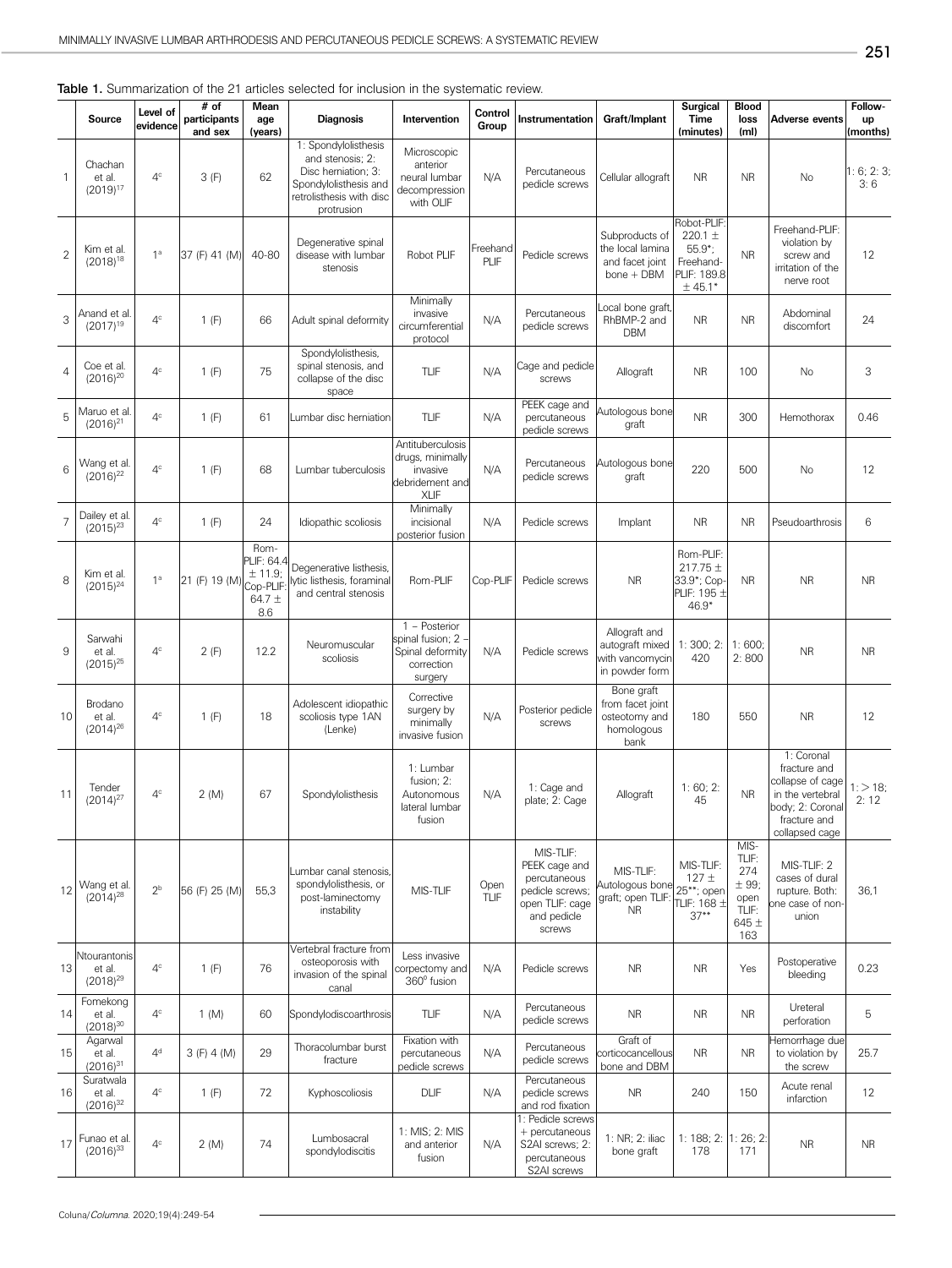| . .     |  |
|---------|--|
| ╭<br>a. |  |

|    |                                | Level of       | $#$ of       | Mean    |                                                                                                                                                                                                                                            |                                                                                                                                                                          | Control |                                                                |                     | <b>Surgical</b> | <b>Blood</b>      |                                                              | Follow-         |
|----|--------------------------------|----------------|--------------|---------|--------------------------------------------------------------------------------------------------------------------------------------------------------------------------------------------------------------------------------------------|--------------------------------------------------------------------------------------------------------------------------------------------------------------------------|---------|----------------------------------------------------------------|---------------------|-----------------|-------------------|--------------------------------------------------------------|-----------------|
|    | Source                         | levidencel     | participants | age     | <b>Diagnosis</b>                                                                                                                                                                                                                           | Intervention                                                                                                                                                             | Group   | Instrumentation                                                | Graft/Implant       | Time            | loss              | Adverse events                                               | up              |
|    |                                |                | and sex      | (years) |                                                                                                                                                                                                                                            |                                                                                                                                                                          |         |                                                                |                     | (minutes)       | (m <sub>l</sub> ) |                                                              | (months)        |
| 18 | Phan et al.<br>$(2015)^{34}$   | $4^\circ$      | (M)          | 72      | <b>Isthmic</b><br>spondylolisthesis                                                                                                                                                                                                        | Autonomous<br><b>ALIF</b>                                                                                                                                                | N/A     | Percutaneous<br>pedicle screws                                 | ANCHOR-L<br>Implant | <b>NR</b>       | 60                | Fracture across<br>the sacral<br>promontory and<br>listhesis | 12              |
| 19 | Wakita et al.<br>$(2015)^{35}$ | $4^\circ$      | 1 (M)        | 80      | Severe kyphoscoliosis<br>and gait disorder                                                                                                                                                                                                 | OLIF                                                                                                                                                                     | N/A     | Cage and<br>percutaneous<br>pedicle screws                     | <b>NR</b>           | 300             | 378               | Reduced muscle<br>strength                                   | 3               |
| 20 | Staub et al.<br>$(2015)^{36}$  | 4 <sup>c</sup> | (M)          | 51      | Achondroplastic<br>dwarfism                                                                                                                                                                                                                | Arthrodesis                                                                                                                                                              | N/A     | Cage and pedicle<br>screws                                     | Lateral graft       | <b>NR</b>       | <b>NR</b>         | <b>No</b>                                                    | 0.69            |
| 21 | Chin et al.<br>$(2015)^{37}$   | 4 <sup>c</sup> | 2(F)         | 49.5    | 1: Herniated central<br>nucleus pulposus<br>with annular<br>fissure and disc<br>desiccation: Possible<br>hemilaminectomy<br>defect, herniated<br>nucleus pulposus with<br>severe stenosis, disc<br>collapse, and terminal<br>plate changes | 1: Lumbar<br>fusion with<br>percutaneous<br>pedicle<br>screws; 2:<br>Decompression<br>and lumbar<br>fusion with<br>percutaneous<br>pedicle<br>screws (open<br>procedure) | N/A     | PEEK cage and<br>percutaneous<br>pedicle screws 2:<br>Pedicles | <b>NR</b>           | <b>NR</b>       | NR                | <b>NR</b>                                                    | 1: NR; 2:<br>11 |

Only 2 clinical trials provided this information. Kim et al.,<sup>18</sup> reported a mean surgical time of 220.1  $\pm$  55.9 minutes for the Robot-PLIF group and of  $189.8 \pm 45.1$  minutes for the Freehand-PLIF group. In turn, Kim et al.,<sup>24</sup> reported 217.7  $\pm$  33.9 minutes for the Rom-PLIF group, while the mean time for the Cop-PLIF group was 195  $\pm$  46.9 minutes. The case reports/series had a mean surgical time of 241.6  $\pm$  94.5 minutes for the minimally invasive procedures. One of the studies selected<sup>27</sup> reported mean surgical time for cage and plate procedures, but not for cases related to fusion with pedicle screws.

Blood loss: Eleven studies reported blood loss during the surgical procedures, only one of which was a clinical trial.<sup>28</sup> In this study the authors described mean blood loss of the minimally invasive procedures (274  $\pm$  99 ml) and of the open procedures (645  $\pm$  163 ml) ( $p < 0.01$ ). Ntourantonis et al.,<sup>29</sup> reported blood loss during the surgical procedure in their case report, but did not provide volume information. The mean blood loss for the 9 case reports/series that did report this information was  $330.5 \pm 255.0$  ml.

Complications/adverse events: Among the 21 studies selected, there was an overall complications rate of 57.1% (12 studies – 2 clinical trials and 10 case reports/series), as shown in Table 1. Four studies<sup>17,20,22,36</sup> reported the absence of complications, while five studies<sup>24,26,33,37,38</sup> did not report any information about complications or adverse events.

Reoperation or revision: Five studies<sup>18,24,27,31,34</sup> reported the need for reoperation or revision of the surgical procedure, although only one of these<sup>27</sup> described the procedure. Tender et al., reported 2 cases of patients with degenerative spondylolisthesis, who had undergone lateral lumbar fusion with cage and/or plate. Due to complications related to the surgical procedures, the patients were submitted to a second procedure: the placement of pedicle screws in L4-L5 and S1 and facet joint graft (case 1) and bilateral foraminotomy of L3-L4 followed by instrumented posterolateral fusion of L3-L4 (case 2). Wang et al., $^{28}$  reported the absence of reoperation or revision surgery.

**Outcome measurement:** Of the 21 studies, only the 3 clinical trials published outcome measurements. Kim et al.,<sup>18</sup> in a study conducted to compare the robot-assisted posterior fusion surgical technique (Robot-PLIF) with conventional posterior fusion (Freehand-PLIF) in patients with degenerative spinal disease through clinical outcomes, used the Visual Analog Scale (or VAS), the Oswestry Disability Index (or ODI), and the SF-36 questionnaire, in addition to radiological evaluation of fusion status (by computed tomography) and flexion/ extension and disc degeneration by X-ray, to measure outcomes. Kim et al.,<sup>24</sup> reported using cumulative sum control analysis for quality control monitoring of the accuracy of pedicular screw insertion and computed tomography of the accuracy of screw insertion for quality control monitoring of robot-assisted fixation.

Wang et al.,<sup>28</sup> whose study aimed to evaluate the safety and efficacy

of minimally invasive transforaminal lumbar interbody fusion (TLIF) as an alternative technique for overweight or obese patients, used changes in surgical time, blood loss, time of exposure to X-rays, and perioperative complications to measure outcomes. Several of the remaining studies reported scores obtained from the VAS and ODI, however, because they are case reports, the scores are not described as outcome measurements.

Visual Analog Scale (VAS) and Oswestry Disability Index (ODI): Of the 21 studies selected, 6 had VAS information (2 clinical trials<sup>18,28</sup>) and 4 case reports<sup>17,22,27,30</sup>) and 9 (2 clinical trials  $18,28$  and 7 case reports17,20,22,27,30,34,36 ) had ODI information. Both clinical trials reported a mean value for the participants. Kim et al.,18 evaluated the VAS for back and leg pain in Robot-PLIF and Freehand-PLIF groups during the pre- and postoperative periods and observed no significant differences between the groups in either period. Wang et al.,<sup>28</sup> used the VAS to assess back pain in the minimally invasive and open procedure groups. No statistical difference between the groups was observed. Intergroup analyses were not shown. As for the case reports/series, none of them reported statistical analysis, although a decrease in scores was observed between the pre- and postoperative periods. As regards the ODI in the clinical trials, Kim et al.,<sup>18</sup> evaluated the Robot-PLIF and Freehand-PLIF group scores during pre- and postoperative periods without significant differences between the groups in either period. Wang et al.,<sup>28</sup> assessed the ODI in minimally invasive and open procedure groups. Once again, no statistically significant differences were observed between the groups and no intragroup analysis was shown. None of the case reports/series demonstrated statistical analysis, although a decrease in the scores had been observed between the pre- and postoperative periods.

Follow-up: The mean duration of follow-up, considering 18 studies ( 3 studies<sup>24,33,38</sup> did not report this information) was  $10.1 \pm 9.3$ months. In the clinical trials the mean duration was  $24.1 \pm 17.0$ months.<sup>18,28</sup> In the cases reports/series this duration was 8.6  $\pm$  7.4 months. Tender et al.,<sup>27</sup> did not report the exact number of months of follow-up ("> 18 months") in one of their 2 cases.

Main conclusions: Table 2 summarizes the main conclusions of the studies included in the systematic review, according to the respective authors. Regarding their clinical trials, Kim et al.  $(2018)^{18}$  and Kim et al.,<sup>24</sup> reported that minimally invasive techniques can be beneficial to patients. Wang et al.,<sup>28</sup> concluded that minimally invasive fusion is safe and reliable. The case reports/series presented quite specific and very diversified conclusions, making it impossible to group them.

### **DISCUSSION**

The main objective of this systematic review was to gather evidence related to the safety and efficacy of minimally invasive arthrodesis/fusion with percutaneous pedicle screws in the treatment of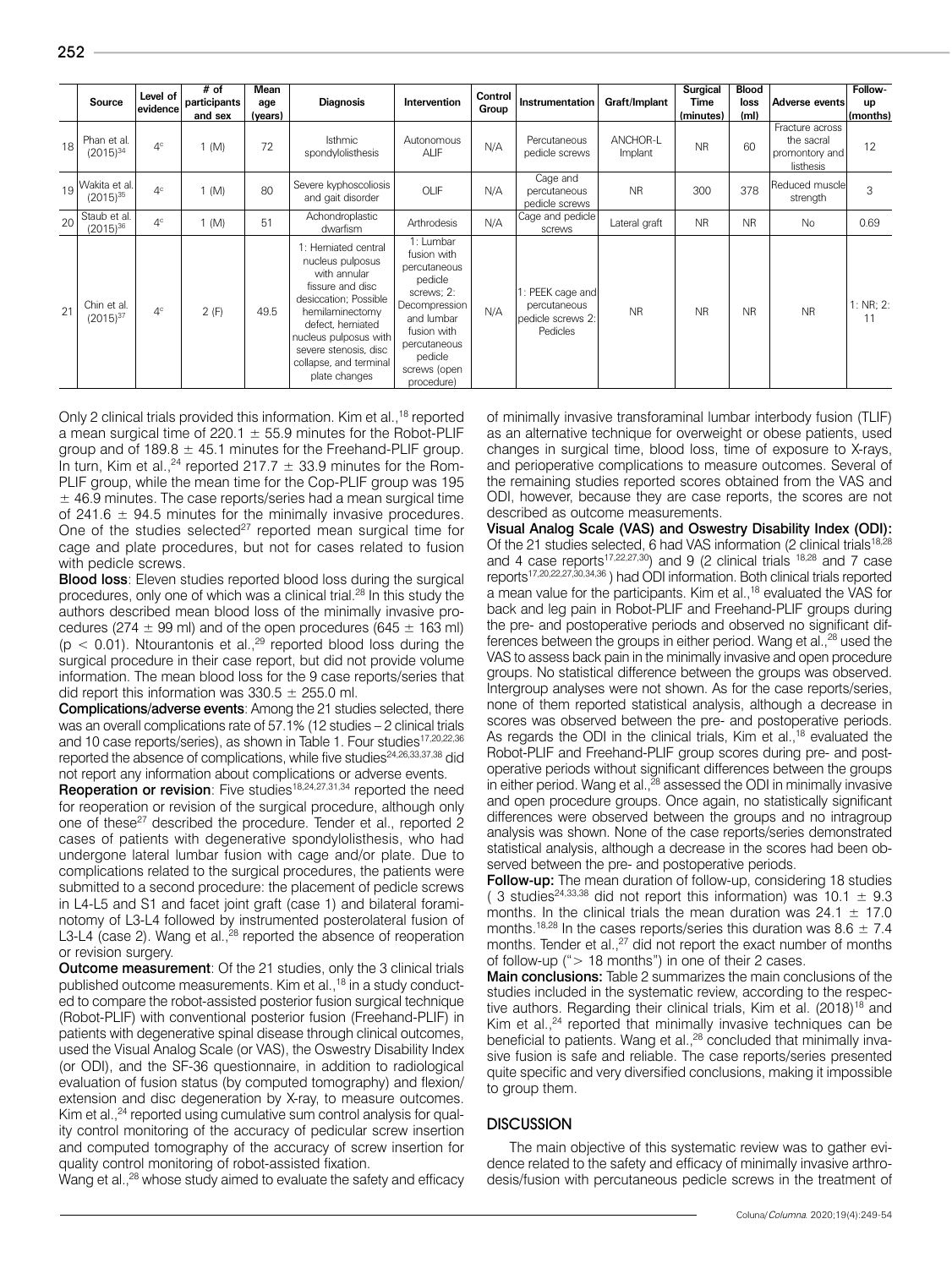#### Table 2. Main conclusions of the 21 selected studies.

| Source                               | <b>Main conclusions</b>                                       |  |  |  |  |  |  |  |
|--------------------------------------|---------------------------------------------------------------|--|--|--|--|--|--|--|
| Kim et al.                           | Need for more extensive follow-up, considering that the       |  |  |  |  |  |  |  |
| $(2018)^a$                           | outcomes did not differ between the groups                    |  |  |  |  |  |  |  |
| Kim et al.                           | Adequacy of the quality control for robot-assisted pedicle    |  |  |  |  |  |  |  |
| $(2015)^{a}$                         | screw fixation                                                |  |  |  |  |  |  |  |
|                                      | MIS-TLIF is a safe and reliable procedure for the treatment   |  |  |  |  |  |  |  |
| Wang et al.<br>$(2014)$ <sup>a</sup> | of obese and overweight patients as compared to the open      |  |  |  |  |  |  |  |
|                                      | procedure.                                                    |  |  |  |  |  |  |  |
| Chachan et al.                       | Decompression combined with oblique lumbar fusion is          |  |  |  |  |  |  |  |
| $(2019)^{b}$                         | feasible and safe.                                            |  |  |  |  |  |  |  |
| Anand et al.                         | A protocol with various minimally invasive techniques can be  |  |  |  |  |  |  |  |
| $(2017)^{b}$                         | safe and effective for adult spinal deformity.                |  |  |  |  |  |  |  |
| Coe et al.                           | The use of a multiexpandible cage allows a less invasive      |  |  |  |  |  |  |  |
| $(2016)^{b}$                         | approach with satisfactory short-term clinical results.       |  |  |  |  |  |  |  |
|                                      | First report of hemothorax following MIS-TLIF caused by       |  |  |  |  |  |  |  |
| Maruo et al.                         | rod with trocar tip. Attention to the insertion of the rod is |  |  |  |  |  |  |  |
| $(2016)^{b}$                         | necessary at the thoracolumbar levels.                        |  |  |  |  |  |  |  |
| Wang et al.                          | Extreme lateral fusion with pedicle screw can be an effective |  |  |  |  |  |  |  |
| $(2016)^{b}$                         | treatment for lumbar tuberculosis in the elderly.             |  |  |  |  |  |  |  |
| Dailey et al.                        | Attention to the possibility of caudal migration after rod    |  |  |  |  |  |  |  |
| $(2015)^{b}$                         | fracture.                                                     |  |  |  |  |  |  |  |
| Sarwahi et al.                       | The minimally invasive approach seems to offer benefits to    |  |  |  |  |  |  |  |
| $(2015)^{b}$                         | patients with neuromuscular scoliosis.                        |  |  |  |  |  |  |  |
|                                      | The minimally invasive approach for the treatment of          |  |  |  |  |  |  |  |
| Brodano et al.                       | adolescent idiopathic scoliosis demonstrates deformity        |  |  |  |  |  |  |  |
| $(2014)^{b}$                         | correction and advantages, but long-term data is needed.      |  |  |  |  |  |  |  |
|                                      | Attention to the caudal vertebral fracture as a potential     |  |  |  |  |  |  |  |
| Tender (2014) <sup>b</sup>           | complication following minimally invasive lumbar fusion.      |  |  |  |  |  |  |  |
| Ntourantonis                         | Attention must be paid to signs of postoperative bleeding and |  |  |  |  |  |  |  |
| et al. (2018) <sup>b</sup>           | hematomas.                                                    |  |  |  |  |  |  |  |
| Fomekong                             | Attention to ureteral injury, considering its serious         |  |  |  |  |  |  |  |
| et al. (2018) <sup>b</sup>           | consequences.                                                 |  |  |  |  |  |  |  |
| Suratwala et al.                     | In patients with atherosclerosis, the lateral approach to the |  |  |  |  |  |  |  |
| $(2016)^{b}$                         | anterior lumbar spine may induce occlusion of the renal       |  |  |  |  |  |  |  |
|                                      | artery and renal infarction.                                  |  |  |  |  |  |  |  |
| Funao et al.                         | Improvement of the clinical outcomes and percutaneous         |  |  |  |  |  |  |  |
| $(2016)^{b}$                         | rigid stabilization of the lumbosacral spine. More in-depth   |  |  |  |  |  |  |  |
|                                      | investigations are necessary.                                 |  |  |  |  |  |  |  |
| Phan et al.                          | Fusion is critical to achieving good functional results in    |  |  |  |  |  |  |  |
| $(2015)^{b}$                         | isthmic spondylolisthesis with neurological symptoms.         |  |  |  |  |  |  |  |
| Wakita et al.                        | The use of minimally invasive OLIF demonstrated advantages    |  |  |  |  |  |  |  |
| $(2015)^{b}$                         | for the treatment of degenerative kyphoscoliosis in a patient |  |  |  |  |  |  |  |
|                                      | with Parkinson's disease.                                     |  |  |  |  |  |  |  |
| Staub et al.                         | Apparently safe approach for achondroplastic dwarfism.        |  |  |  |  |  |  |  |
| $(2015)^{b}$                         |                                                               |  |  |  |  |  |  |  |
| Chin et al.                          | Highly successful placement of pedicle screws                 |  |  |  |  |  |  |  |
| $(2015)^{b}$                         |                                                               |  |  |  |  |  |  |  |
| Agarwal et al.                       | Fixation with percutaneous pedicle screws may provide         |  |  |  |  |  |  |  |
| $(2016)$ <sup>c</sup>                | lasting benefits, although more in-depth investigations are   |  |  |  |  |  |  |  |
|                                      | necessary.                                                    |  |  |  |  |  |  |  |

MIS-TLIF: minimally invasive transforaminal lumbar interbody fusion surgery; OLIF: oblique lateral interbody fusion; <sup>a</sup>: clinical trial; <sup>b</sup>: case report; <sup>c</sup>: case series.

degenerative disc disease (and other pathological spinal conditions) when compared to conventional arthrodesis. A considerable number of studies related to this intervention were identified in the literature (21), although few of the studies reviewed dealt with randomized and controlled clinical trials (2) based on rigorously planned experimental design and, consequently, with more reliable results. Most of the studies included in this review (86%) were case reports and series, studies that present a low level of scientific evidence and are biased by their methodologies. Therefore, the main limitations of the present study are the lack of clinical trials and the small number of articles included with moderate or high levels of evidence.

The conclusions and parameters such as age and follow-up time, for example, are quite different among the case reports, making comparisons and assertive conclusions about the safety and efficacy of the minimally invasive techniques difficult. Among the 18 case reports/series presented in this systematic review, four<sup>26,33,37,38</sup> offered no information about complications or adverse events and only three<sup>17,20,36</sup> reported the absence of these situations. All these factors taken together allow only inferences about the safety and efficacy of the technique and of the instrumentation.

Clinical trials conducted to evaluate minimally invasive techniques suggest that these may be beneficial to patients, but the results presented were not significantly different from those obtained from open procedures or required longer follow-up periods, making it difficult to prove the superiority of one procedure over the other.

Despite the difficulty in demonstrating superiority, the findings regarding minimally invasive techniques indicate a safe and reliable procedure and attribute the inconclusive results to limitations related to study design, follow-up time, and number of participants. Of the three clinical trials selected, only two presented an experimental design that included a control group and a randomization technique.<sup>18,24</sup> The study by Kim et al.,<sup>18</sup> emphasized that a follow-up of more than two years would be necessary to obtain more accurate data. Additionally, the authors argue that many participants did not have access to computed tomography in the postoperative period (only 28 in the minimally invasive group and 25 in the conventional group), a fact that may have influenced the conclusions. Kim et al., <sup>24</sup> in turn, suggested the differences in instrumentation (screw) used among the groups and the fact that operating time was not included in the performance quality measurement as possible limitations of the study. The third clinical trial selected, $28$  although controlled, was not randomized. This study reports only three complications in the group treated with the minimally invasive procedure and one in the conventional procedure group, without the need for repair or surgical revision. The authors concluded, then, that the minimally invasive fusion technique is safe and reliable, but this conclusion was made based on a non-randomized, small, and specific (overweight and obese patients) population. It is worth mentioning, however, that almost all the studies showed that there were no serious adverse effects related to the use of a minimally invasive technique. These findings are corroborated by cohort and prospective studies not considered in this systematic review.

The scarcity of clinical trials with a high level of evidence, verified through the preparation of this systematic review, was also the subject of discussion of Park et al.,<sup>39</sup> in a meta-analysis that included nine prospective cohort studies published up until December 2017, involving the comparison between minimally invasive lumbar fusion and the conventional technique. The results found in this study show that minimally invasive lumbar fusion techniques are more effective than open techniques in the treatment of spondylolisthesis in terms of improving function and reducing rates of infection, blood loss, and hospitalization time. However, there was no significant difference in parameters such as pain improvement, fusion rates, complications, or need for subsequent surgeries. In contrast, the prospective study by Giorgi et al.,<sup>40</sup> which involved 66 participants and a two-year follow-up, reported satisfactory results obtained from the minimally invasive technique (fusion rate of 96.8% in radiographic analyses), with a low rate of postoperative complications (6.1%), demonstrating the need to conduct more robust studies to obtain significant and reliable results.

### **CONCLUSIONS**

Although the level of evidence of most of the studies included makes it difficult to demonstrate efficacy and superiority among the surgical techniques reviewed, the findings around the minimally invasive procedure indicate a safe and reliable approach for the treatment of lumbar diseases. Many of the studies with lower levels of evidence present favorable results and add information to our understanding of the application of the technique and the instrumentation in rare and critical cases of lumbar disorders, while clinical trials, prospective studies and cohort studies may be more indicated and more reliable for the purpose of determining the best approach to choose for each patient in more generalized populations.

All authors declare no potential conflict of interest related to this article.